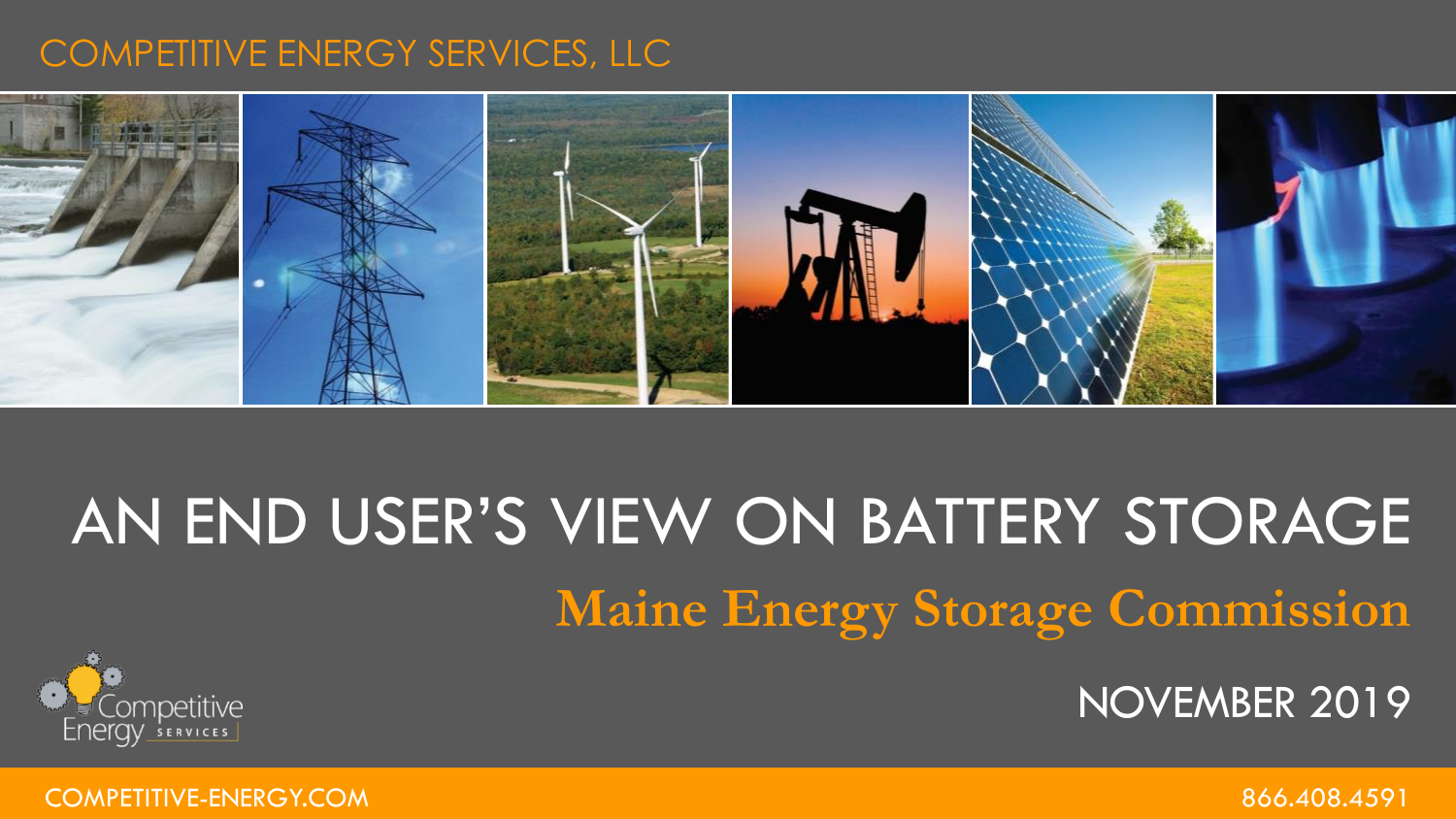## CES WHO WE ARE

- Full Service Energy Consulting Firm
- Based in Portland, ME
- Over 800 clients from California to Canadian Maritimes with \$2 billion in annual energy spend
- 100% supplier neutral/product neutral
	- Over 50 suppliers throughout North America
- Battery storage services focus on supporting end users behind the meter
	- Market valuation, solicitation, contracting support, ongoing performance review

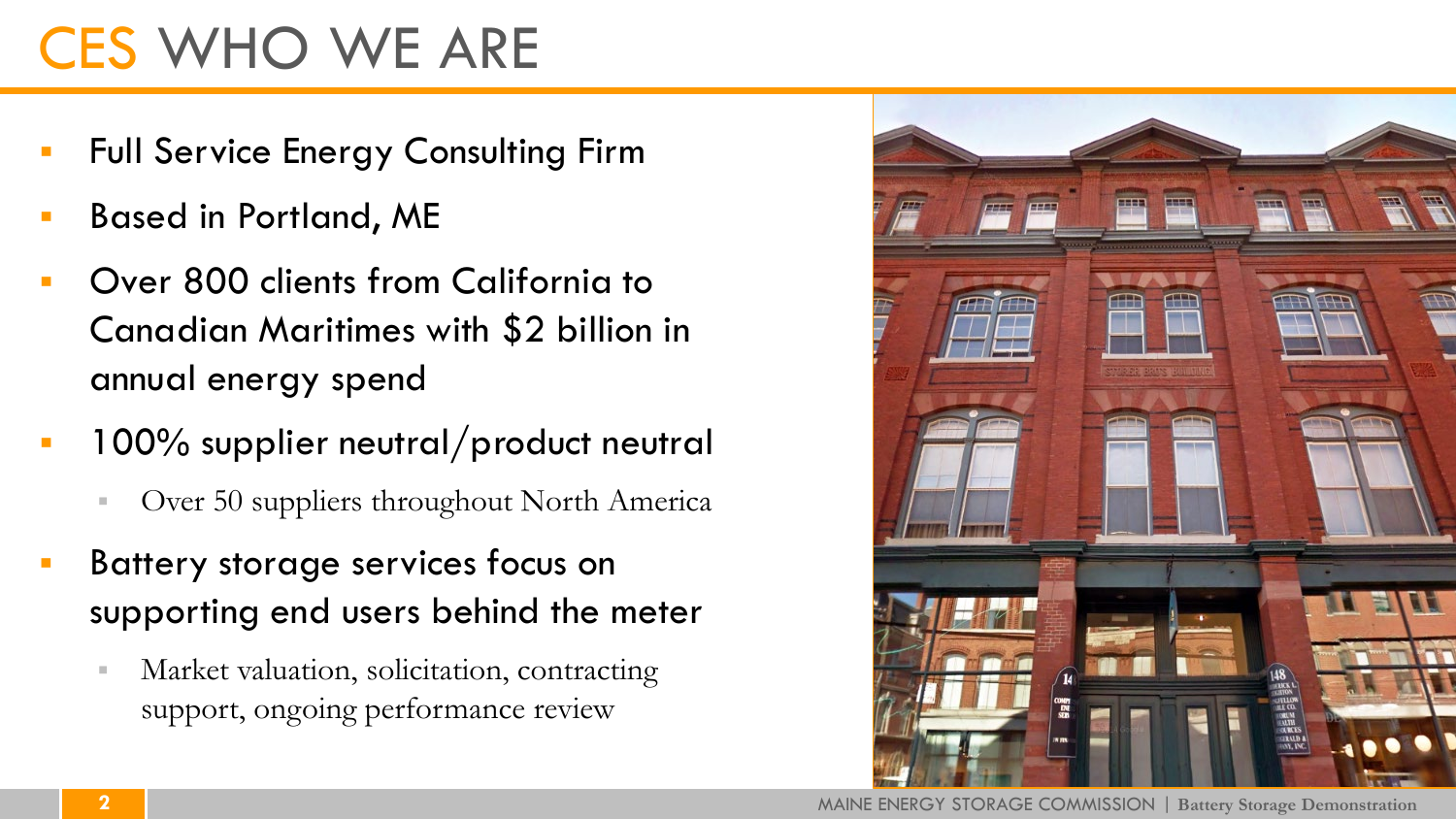## MASSACHUSETTS | **Battery Demonstration Cases**

### **4.5 MW Behind-the-Meter Lithium Ion Storage**

**UMass Amherst** – 1.32 MW/4 MWh storage plus solar & CHP **UMass Boston** – 0.50 MW/2 MWh solar plus storage **UMass Dartmouth** – 0.52 MW/1 MWh storage plus wind **Brandeis University** – 0.78 MW/1.5 MWh storage **Acushnet Company** – 1.5 MW/3 MWh storage plus CHP











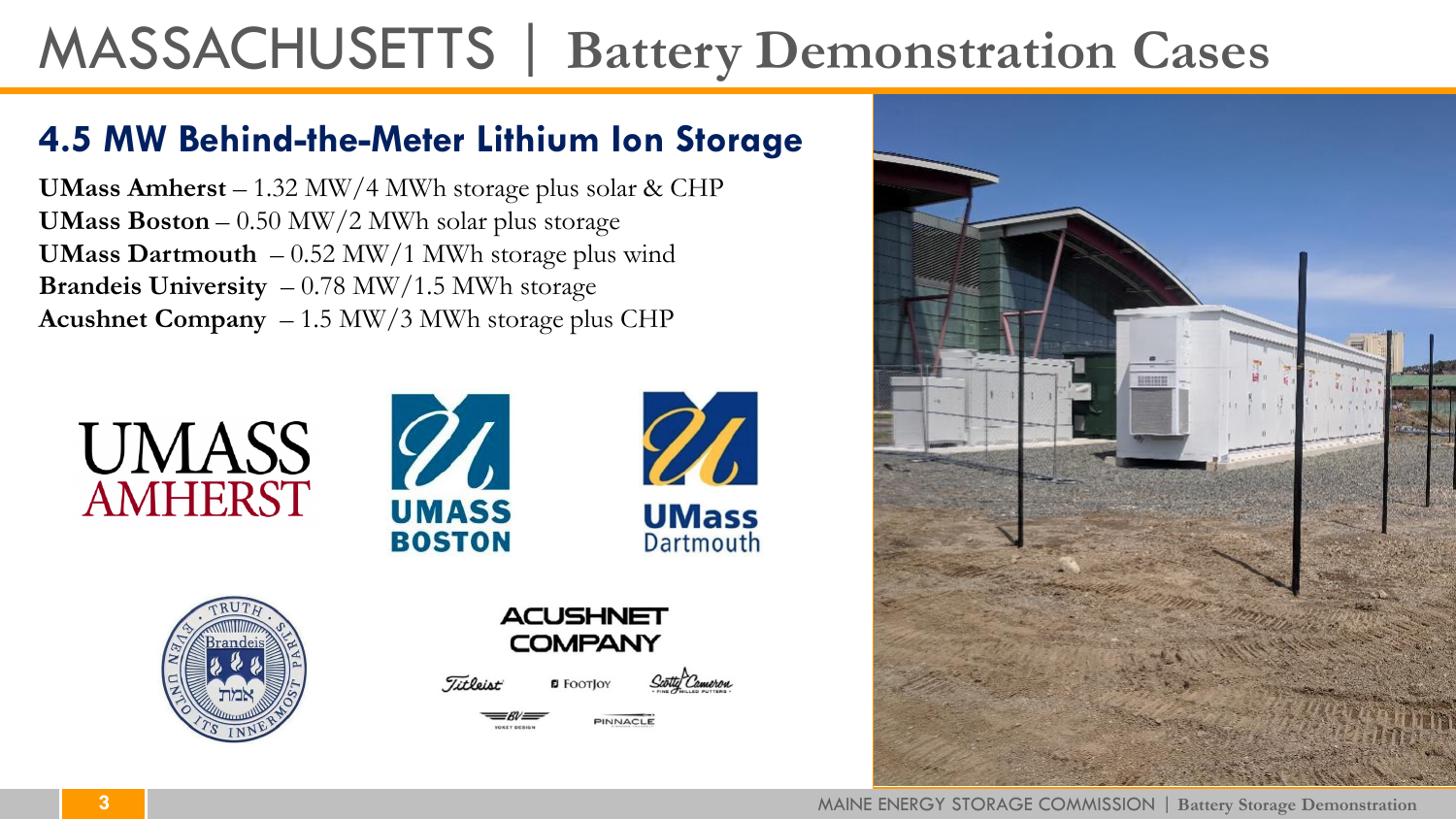## CASE STUDY | **UMass Amherst ACES Demonstration**

- 1.32 MW/4 MWh lithium ion battery installed by Borrego and operated by UMass Amherst
- Battery charging and discharging targeted to optimize 5 MW+ of onsite solar, to reduce campus demand during peak hours when local utility grid is stressed, and to improve resiliency on the campus' microgrid
- Energy storage research initiative and educational contribution for UMass Amherst students

#### **PROJECT TEAM**

University of Massachusetts Amherst, University of Massachusetts Clean Energy Extension, Borrego Solar Systems, Competitive Energy Services

#### **STATE GRANT AWARD**

ACES grant covers nearly 50% of \$2.4 million upfront system cost

#### **STORAGE CARBON IMPACT**

Charging and discharging strategy review with marginal grid emissions

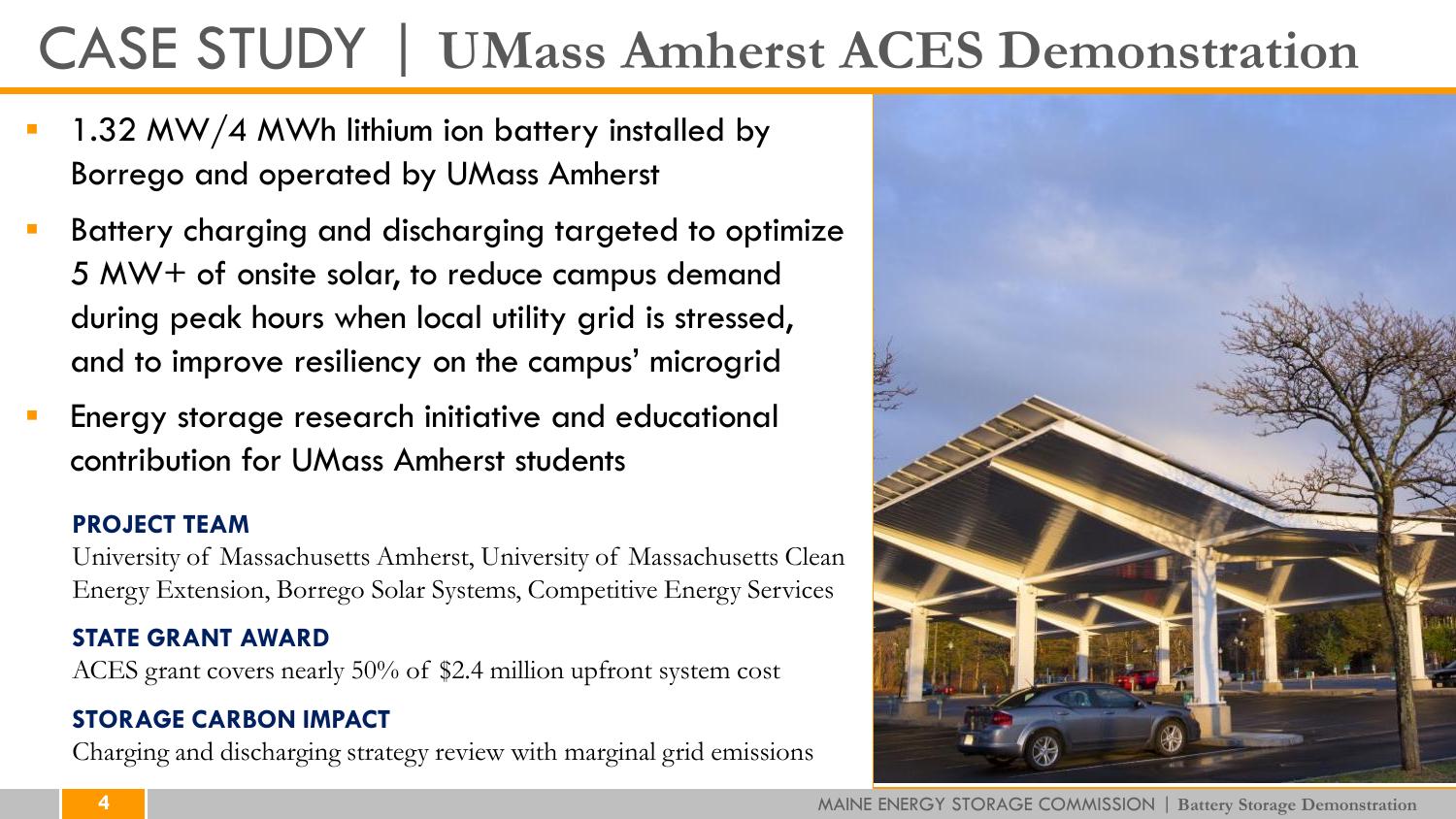### CASE STUDY | **Behind-the-Meter Value Streams**

#### **Capacity Avoidance**  $\rightarrow$  High Value

- Generation: ICAP
- Transmission: Utility Rate Design
- Distribution: Utility Rate Design

#### **Energy Arbitrage**  $\rightarrow$  Low Value

• Peak Shifting: Energy Market

#### **Grid Stability**  $\rightarrow$  Low Value

- Frequency: Ancillary Market
- Reserves: Ancillary Market



#### UMass Amherst Energy Storage Pro Forma: 2020 - 2029

MAINE ENERGY STORAGE COMMISSION | **Battery Storage Demonstration**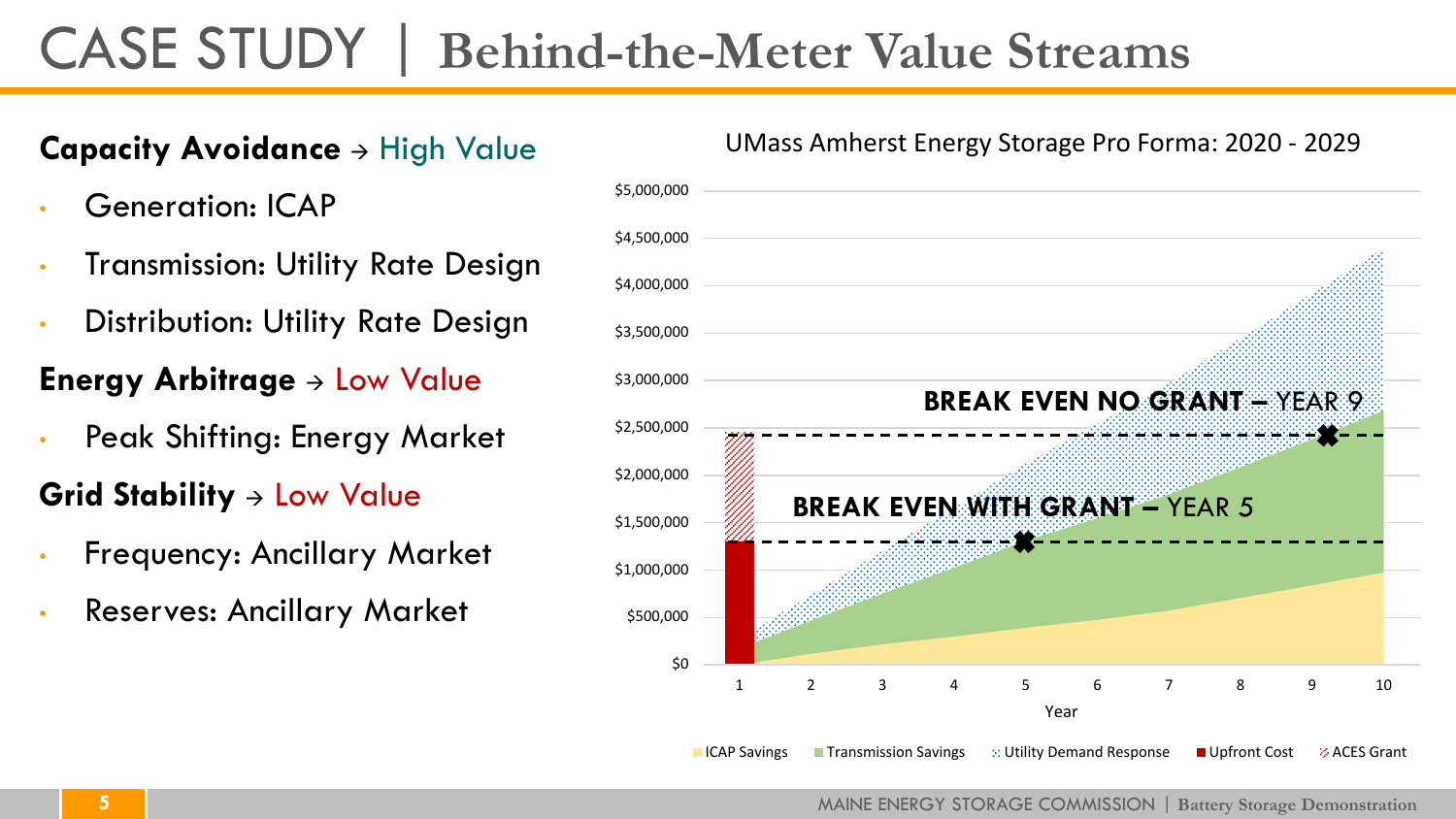

# **KEY DEMONSTRATION TAKEAWAYS**

1. Current storage market conditions require better utility rate design and programs supporting ongoing operations to be viable in Maine 2. A robust storage marketplace can exist in Maine under the right conditions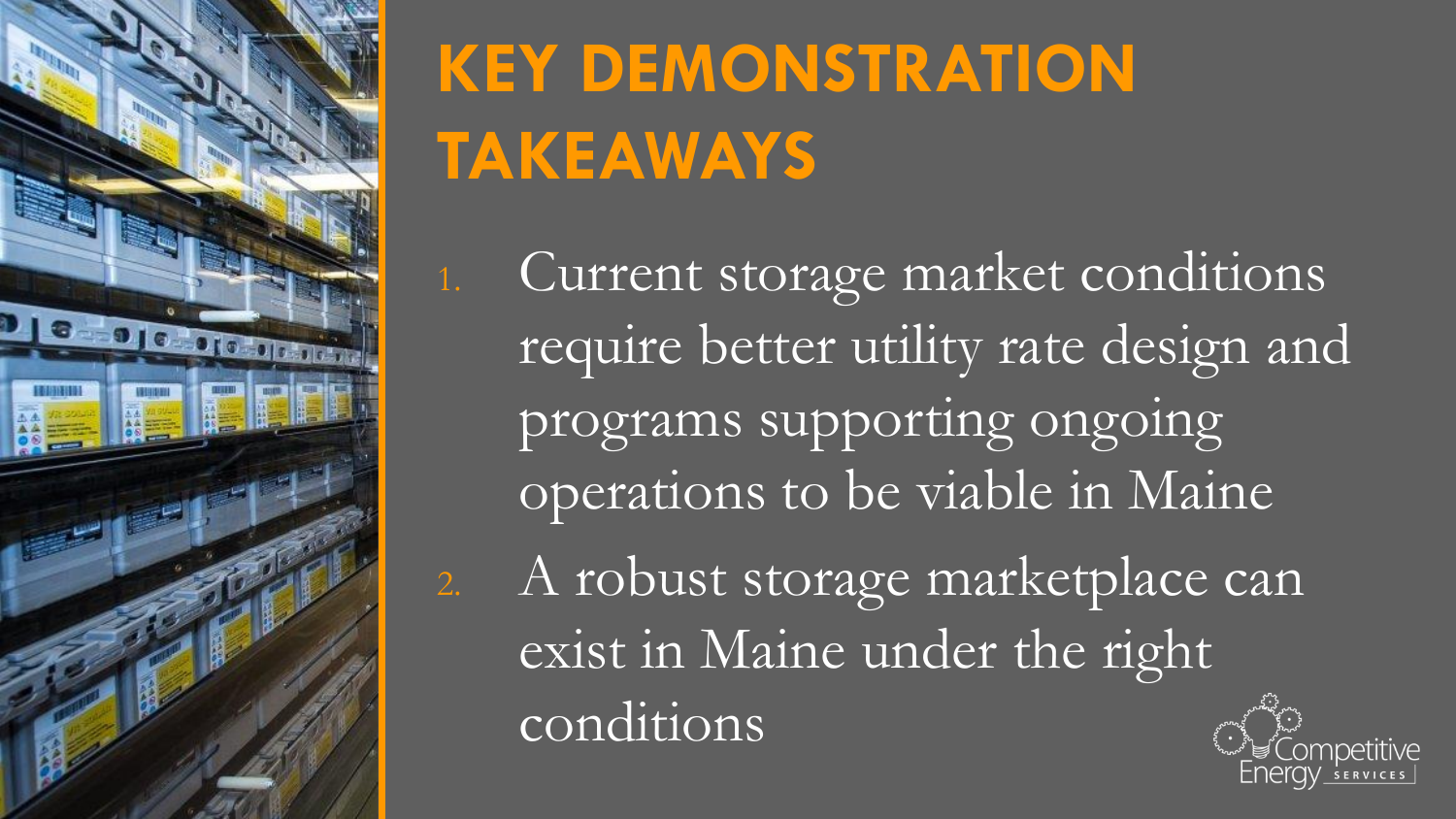

## THANK YOU



COMPETITIVE-ENERGY.COM **866.408.4591**